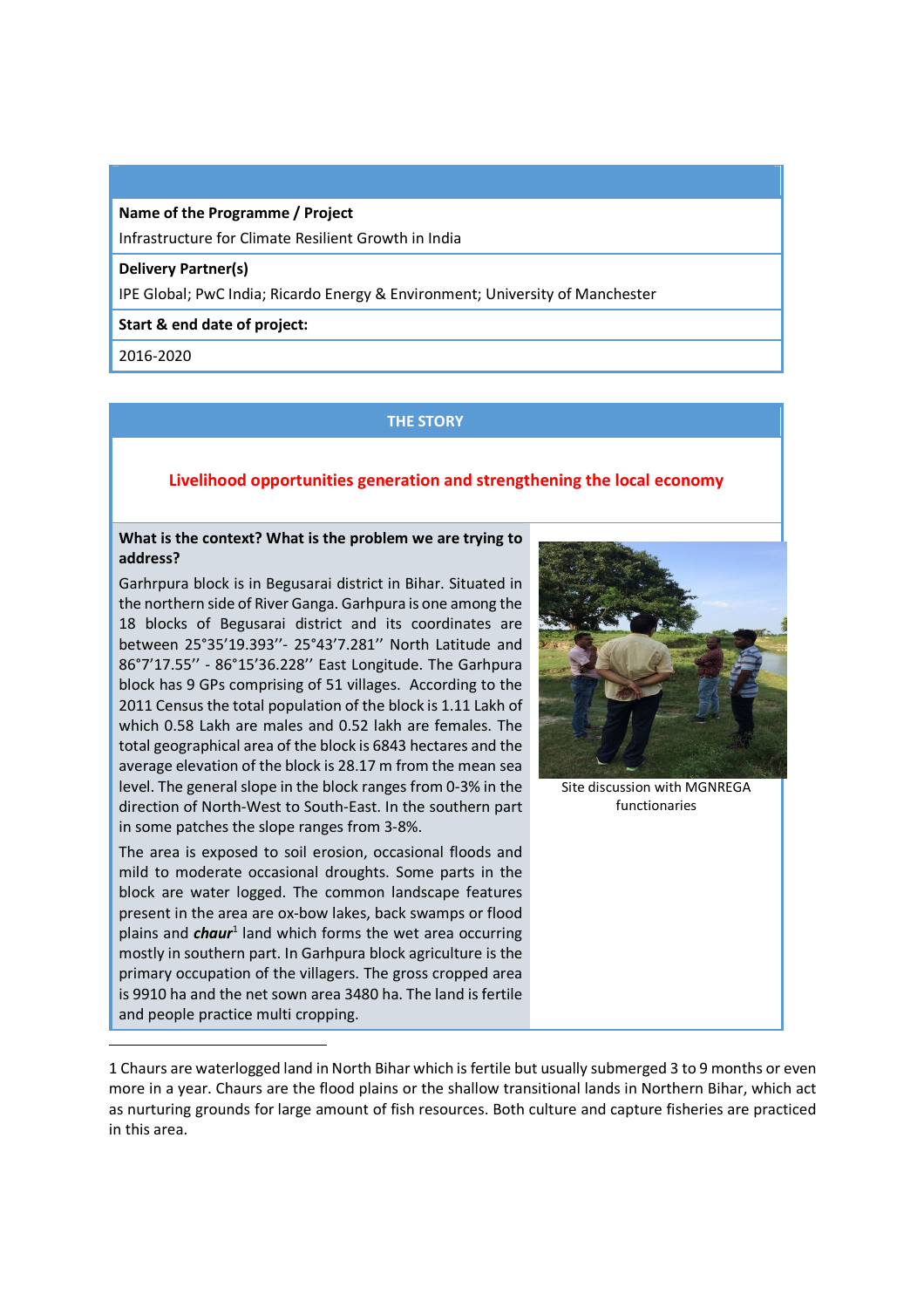The Garhpura block has a mean maximum temperature of 38.6 °C for the past historical period of 1984-2014. During this period the block received the mean rainfall of 988 mm of rainfall per year. Moreover due to the geographic location of the block both South-West monsoon is active and there are strong winds from the South-East; this maintains the required amount of humidity across the year. Further the block is well connected to big markets in the nearby states. All these factors make the area very suitable for fish farming.

Koraima GP, where the site is located, is situated seven kms away from Garhpura block headquarter and has 1,181 households. The region mostly comprises of SC and OBC community with the primary occupation being agriculture and labour.



Pre-work community and farmers team visit in Koriama

## **What is the ICRG intervention?**

ICRG team started its intervention in Garhpura block in early months of 2017-18 when ground level administrative and technical functionaries were trained and informed about designing and importance of Climate Resilient Works (CRWs). ICRG team studied the entire catchment area and considered both biophysical and sociological dynamics prevalent in the area. The field staff continued assisting MGNREGA functionaries, PRI members and farmers to identify and implement CRWs.

The community proposed redesigning of the natural depression region of the area in the village which had been submerged by constructing a series of ponds in the Parvatipur ward number seven. This patch of around 1.5 ha otherwise remains submerged during peak rainy season. ICRG field and technical team analysed the situation and designed the structures which will have catchment area of around 35 ha and command area of around 10 ha. Through community consultation, and sharing the benefits of the ponds along with irrigation and fishery benefits, the ICRG team designed the ponds along with plantations to strengthen the bunds considering the other climatic factors. The proposal was subsequently approved through annual action plan of MGNREGA by Gram Sabha.

The main features of the design were: a. Dividing the entire farmland into three separate smaller ponds based on land availability and catchment area, b. Embankment construction for strengthening banks, c. Double row

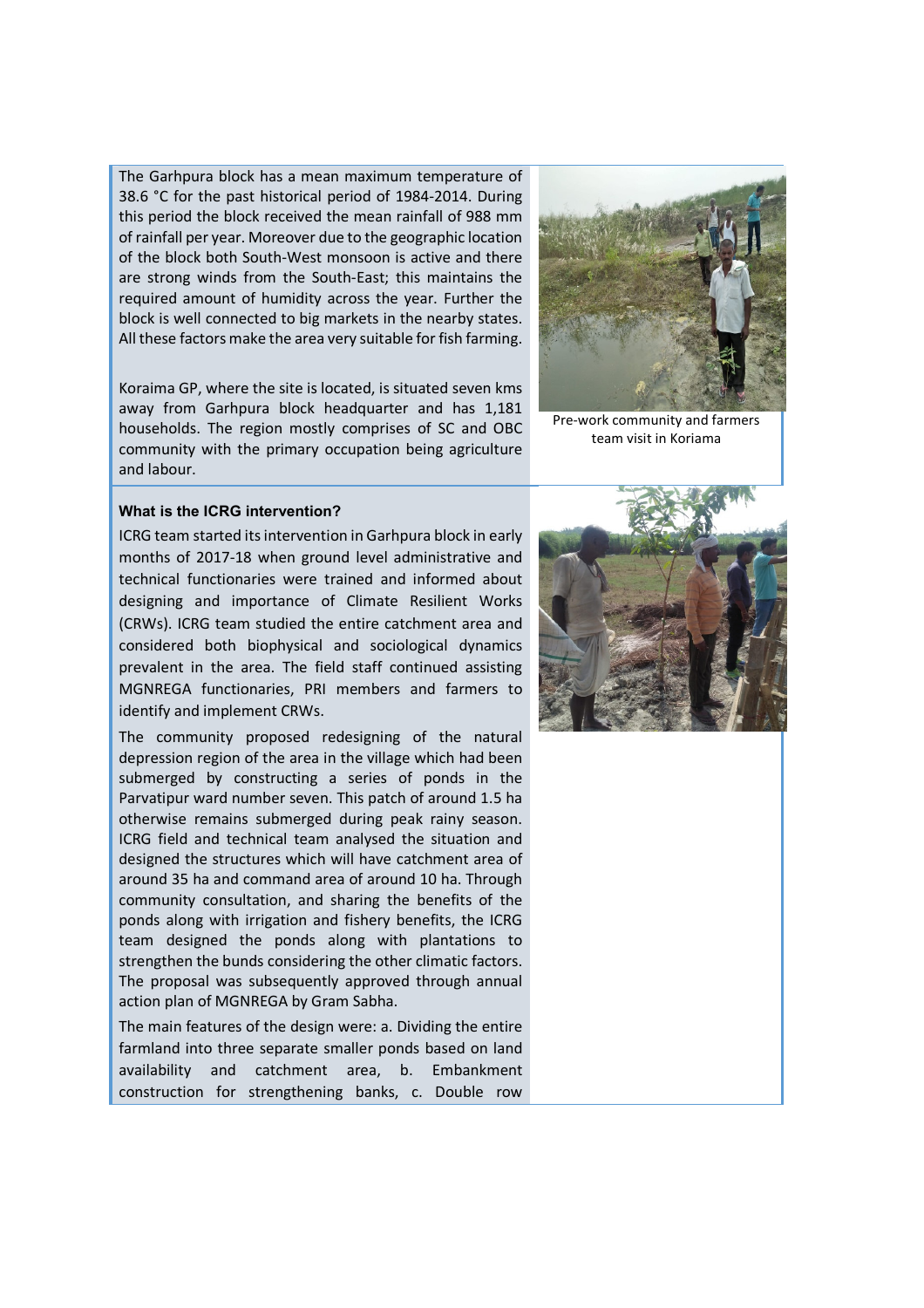plantation on embankment and d. Linking the traditional farmers to fishery.

300 Agro-horticultural plants of mango, guava and mahogany were also planted in two rows on the bunds. The selection of these plants were done by the community and recommended by ICRG team on the basis of the agroclimatic condition of the block.

## **What is the impact?**

The land of Parvatipur which was earlier submerged during rainy season and remained fallow during lean agricultural season due to lack of irrigation facilities has been partially converted into economic use by farmers of the area. The ponds will be used for irrigation purpose as well as, as a fishery by the three families.

The two units of horticultural plantation on the embankment will support the economic upliftment of the families in years to come.

Two ponds are already completed with plantation in the bunds. Farmers started cropping fish spawns in the newly constructed pond. The ICRG team is working with MGNREGA functionaries, PRI members, farmers and beneficiaries to further link other ponds located in the area. Vikram, District engineer under ICRG says- -*"The area being submerged needed to be replanned. We studied catchment and command area and suggested minimum 0.3m water level for fisheries. The extra available water could be now used for irrigation purpose. We convinced MGNREGA functionaries and communities for this work. In case of later part of the year when there is dearth of water and level of the water level goes below 0.3m, the farmer use other source of water to maintain 0.3m level "*

Apart from fisheries, horticulture and timber plantation and extra harvested water would help the farmers to have 5 hectare irrigation for maize cropping and vegetables.



Completed view of pond



Ongoing plantation of horticulture and timber trees at pond embankment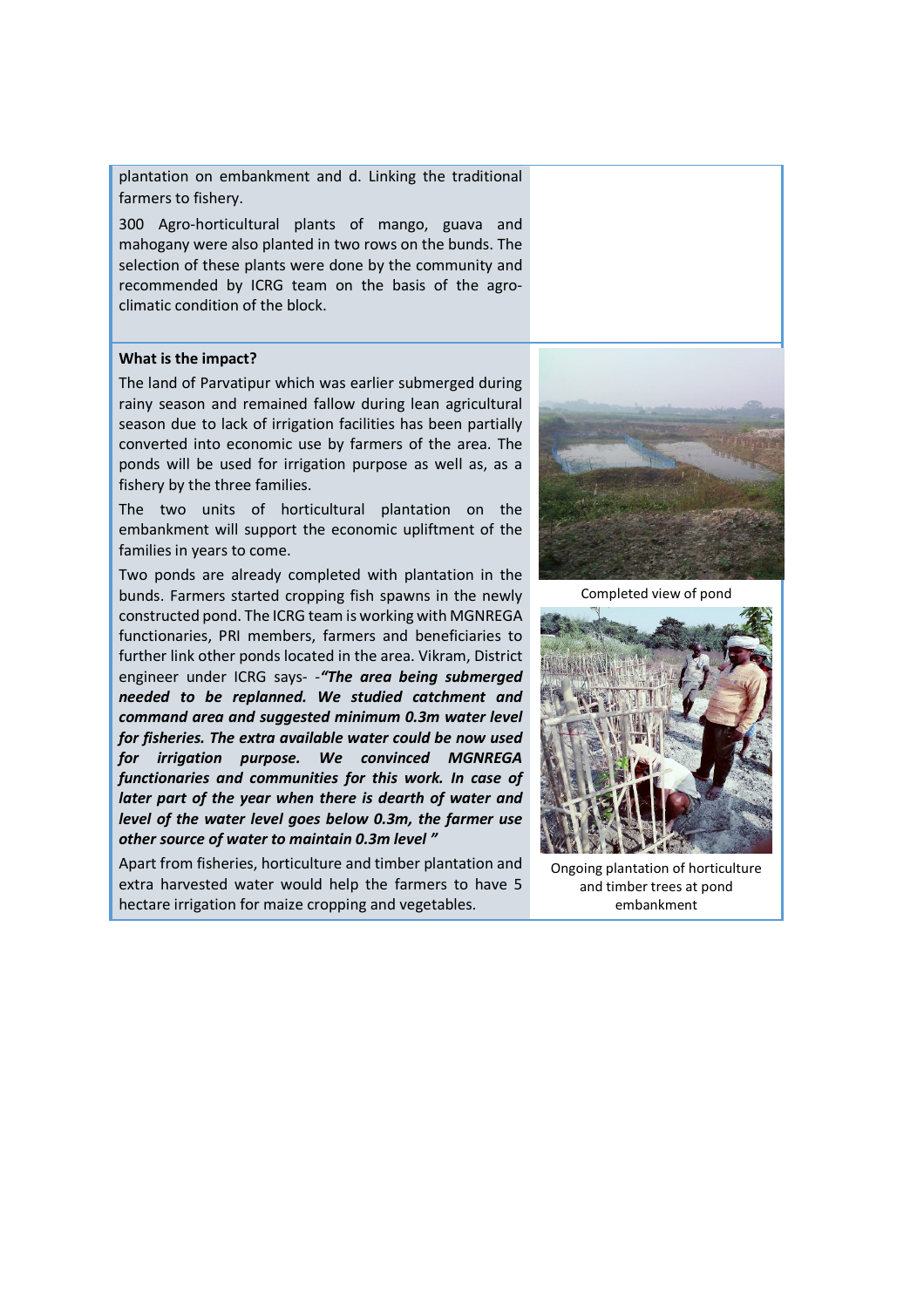#### **Who is this benefiting?**

**Rajdeep Mahato, 45** is a progressive farmer of Parvatipur village. Earlier Rajdeep was dependent only on his agricultural produce and milk production for his living. Upon consultation and continuous dialogue with the ICRG team, he started fish farming which is what his family had traditionally engaged in. By construction of a pond as a CRW his unproductive land also became productive. He proudly says- **"***7-8 saal pehle, jab hum sabhi bhai saath the, tab hum log ek saath machlipalan karte the. Fir ye hamara pesha piche reh gaya. Ab hamare liye yeh nayi shuruaat hai."* (7-8 years back when all my brothers and our family lived together we used to collectively be involved in fish rearing. But for some years this traditional occupation of ours took a backseat, now this is a new beginning for us).

He proudly speaks about his existing knowledge on fish rearing being used now with the newly constructed pond. On listening to the conversation with Rajdeep about the pond, his wife shyly comes around offering us tea and happily says, **"***Bahut accha kaam hua hai, humlogo ko aasani se teen guna fayada milega. Ye machliyan yahi gaon me nikalte hi haatho haath bik jayegi"* (The work done is very good, our family will easily get three times the benefit of the money invested. The harvested fish will be sold in the local market at a good rate and there will be many takers).

**Ramudagar Mahato,** 55 has similar views regarding the works and says, besides giving employment, the mango and mahogany trees will be very useful to us for the future. Due to his poverty he could never study and his two sons had to leave school and work as drivers from a young age. He says**-** *"Gaon me bahut samasayen hai, garibi hai, light nahi hai. Par machilpalan aur paudropan se hame sahyog milega. In pedo ko hum bachakar, evam machlio ko acche dam par bechkar pariwar chalane me bahut sahyog milega. Talaab me paani kam hone par bhi hum usko pump se bhar kar machilpalan karenge"* (There are many problems and issues in the village, there is no light for irrigation, there is poverty, but this work will definitely be a support to us. The trees planted and fisheries will help us in running my family. Even if water level in the pond lowers, I will fill it with a diesel pump).





Rajdeep Mahato showing his fish spawns